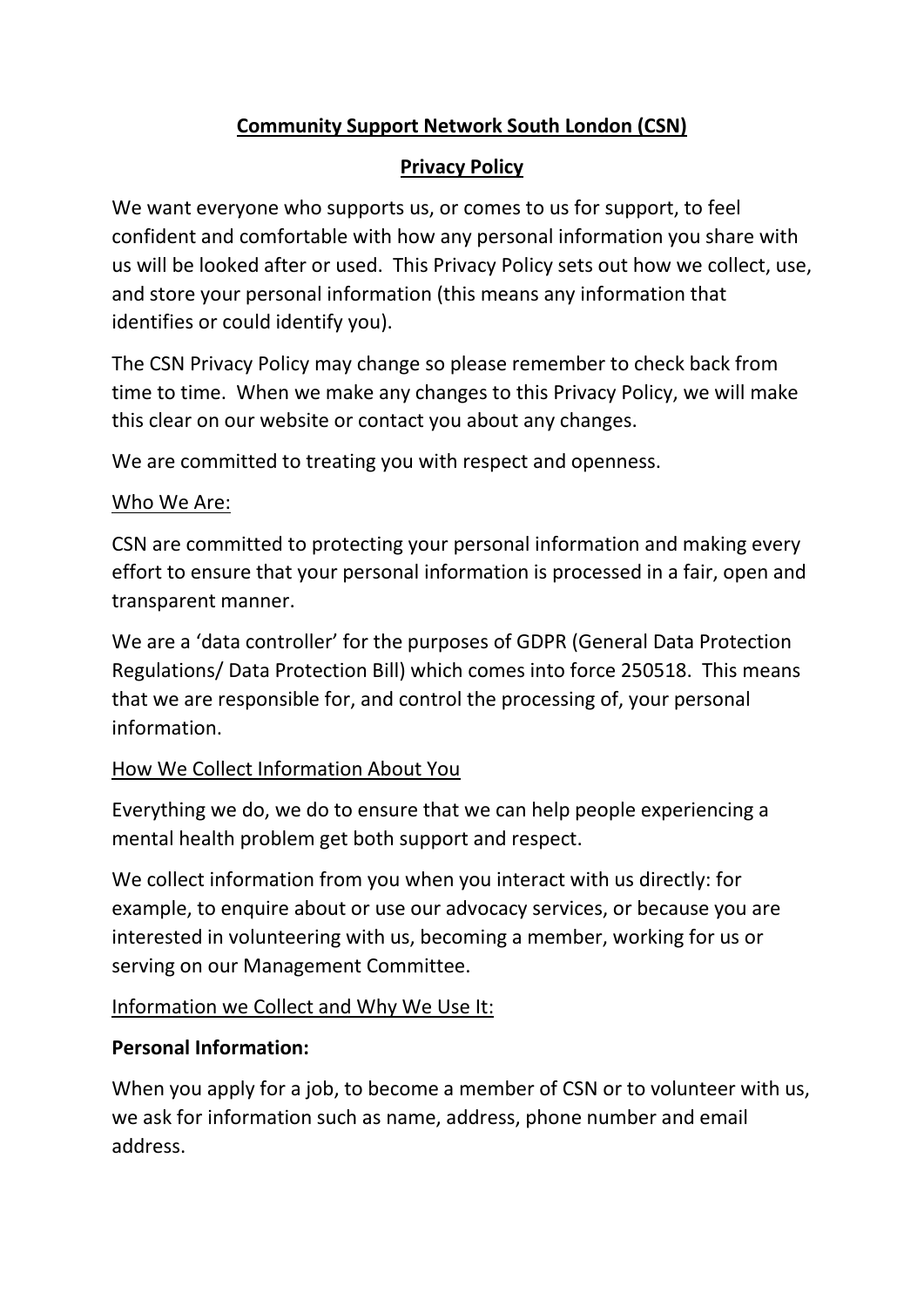If you become a user of our advocacy services we will also require some other information such as what ward you are on, who your mental health workers are, what services you are linked up to, and if you are on Section of the Mental Health Act (MHA). We ask this information on a need to know basis, and you do not need to tell us, and we do not need to know, any information that is not relevant to us working with you. Much of this information falls into the category of: Special Category Data, under the terms of GDPR, under the Data Protection Act 1998 this used to be called Sensitive Personal Data.

# **Confidentiality**

We apply strict confidentiality principles in relation to our work with you. All information you give us is kept securely in locked filing cabinets and, where stored electronically, it is password protected to a high standard. This also applies to information we collect about our members, staff, and volunteers, including Management Committee members.

### Rarely:

In rare cases we may need to share information you have shared with us. In advance of our work with you we will advise you as to the fact that if you inform us of an intention to harm yourself or another person that we will need to pass on this information, and also in certain other circumstances as required by law, for example for the prevention and detection of crime and terrorism.

# **Consent**

In most cases, our work as advocates will be on the basis of your consent for us to act. You will be instructing us to do various tasks on the basis of what you identify as your concerns or issues, and we will be following your wishes on the basis that they fall within the remit of our role.

# **Legitimate Interest**

In some cases, our work as advocates will be on the basis of a legitimate interest. For example, where we are asked to provide advocacy support to individuals who lack capacity but are detained under the Mental Health Act and a Best Interests' meeting is being held. You may or may not agree to our involvement but if involved professionals require us to be there, we will need to attend even if you are not keen.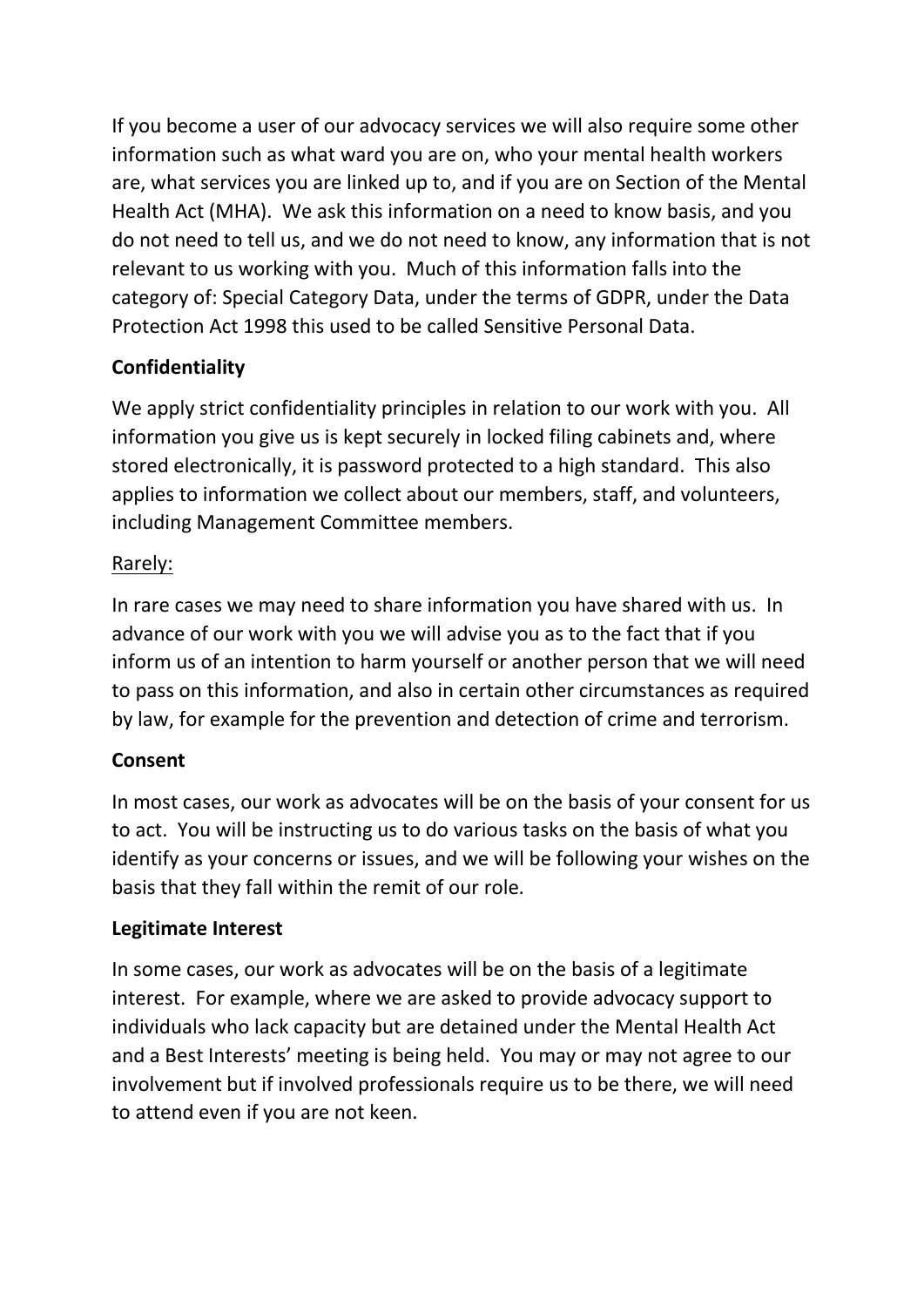### **How Long will we Retain Your Information?**

We usually retain client files for no more than six years after our last contact with you. If we don't hear from you again after that time, we will shred the file but you can of course become a client of ours again in future.

Please see our Data Retention Policy for further details of the time periods for which we retain certain types of data.

#### Your Rights:

**Access**: you have the right to request a copy of the personal information we hold about you.

**Right to Object:** you can object to our processing of your personal information where we are relying on a legitimate interest (or a legitimate interest of a third party).

**Consent:** If you have given us your consent, you can withdraw it at any time.

**Rectification:** You can ask us to change or complete any inaccurate or incomplete personal information held about you.

**Erasure:** You can ask us to delete your personal information where it is no longer necessary for us to use it, you have withdrawn consent, or where we have no lawful basis for keeping it.

**Portability:** You can ask us to provide you or a third party with some of the personal information that we hold about you in a structured, commonly used, electronic form, so it can be easily transferred.

**Restriction:** You can ask us to restrict the personal information we use about you where you have asked for it to be erased or where you have objected to our use of it.

**No Automated Decision Making:** Automated decision making takes place when an electronic system uses personal information to make a decision without human intervention. You have the right not to be subject to automated decisions that will create legal effects or have a similar significant impact on you, unless you have given us your consent, it is necessary for a contract between you and us or is otherwise permitted by law. You also have certain rights to challenge decisions made about you. We do not currently carry out any automated decision-making.